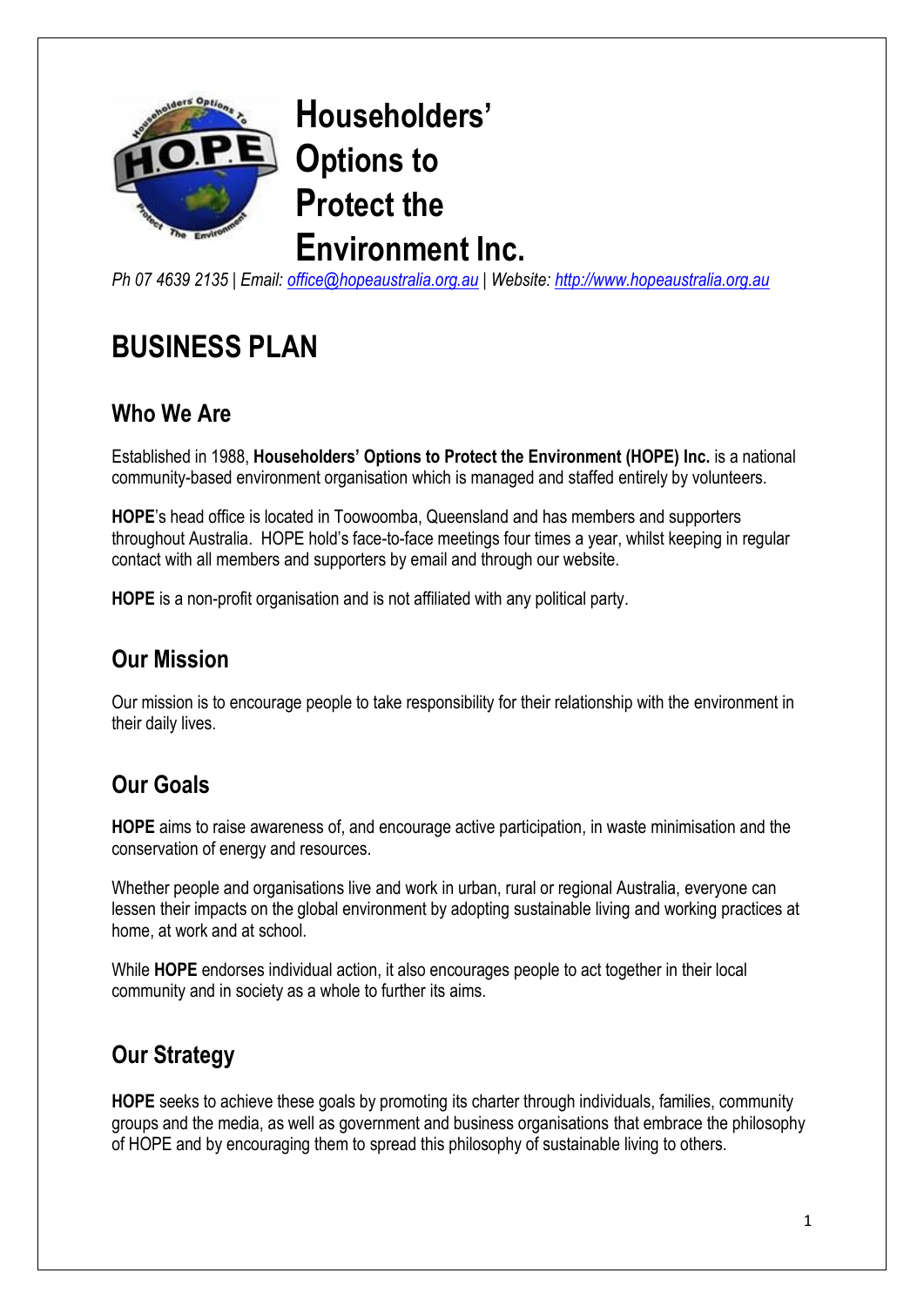## **Our Objectives**

To encourage people and organisations to take responsibility for their relationship with the environment in their daily lives by achieving an individual environment footprint reduction of 5% per year.

To achieve this target, HOPE asks members and supporters to set individual measurable objectives:

- to use as little energy and resources as possible, aiming for a 5% reduction each year
- $\bullet$  to create minimal waste, both directly and indirectly, aiming to cut waste by 5% per year
- to prefer, in general, renewable to non-renewable, natural to manufactured, and local to imported goods, by decreasing the negative impact and increasing the positive impacts by 5% each, through changing their spending habits
- to support and promote 'best practice' natural resource management and landcare activities, by being involved in at least one activity per year

#### **What We Do**

**HOPE** encourages people:

- to view environmental problems in their local, economic and global context
- to use what is already there, making the most of existing resources, technology and community networks
- to create, communicate and celebrate lifestyles which reduce consumption and improve quality of life,

**HOPE** encourages communities:

- to act locally while thinking globally;
- to get involved with environment impact-reducing activities; and
- to support campaigns that lobby local, state and federal authorities to develop polices and pass legislation that protects our environment.

**HOPE** advocates sustainable practices by:

- disseminating information to the wider community through information displays, direct e:mailouts and via our website
- issuing press releases to the media as widely as possible to gain exposure for sustainability issues
- making submissions and responding to government white papers and impending policy changes
- being a voice for concerned citizens who may not be heard as individuals

#### **Our Communication Strategy**

**HOPE** communicates with our members and supporters via:

- Website [www.hopeaustralia.org.au](http://www.hopeaustralia.org.au/)
- Facebook<https://www.facebook.com/Householders.Options.to.Protect.the.Environment>
- Social media Facebook, Twitter and Instagram
- E:news bulletin (monthly)
- Ordinary Meetings (quarterly)
- $\bullet$  Email regular updates